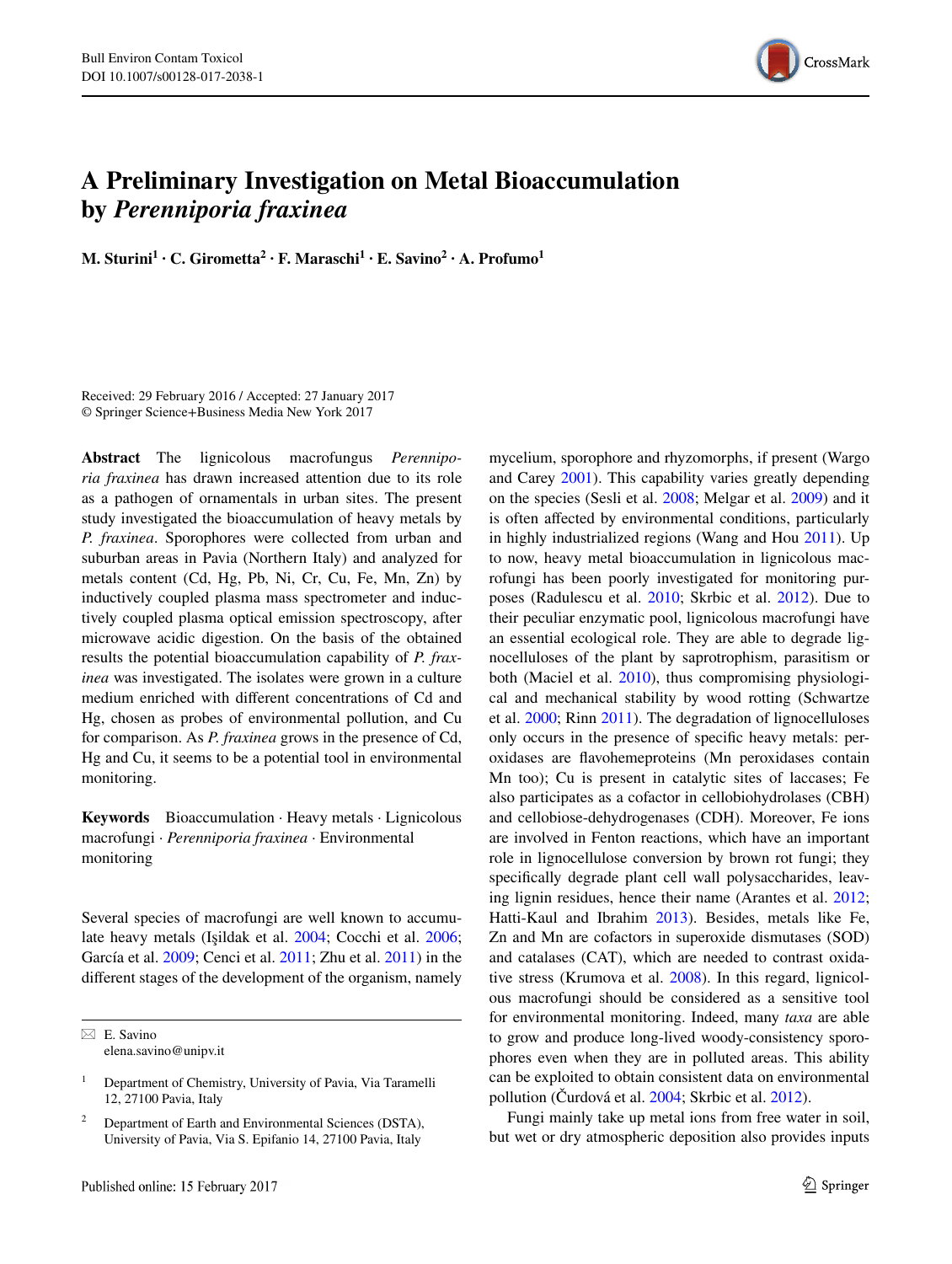(Baldrian and Gabriel [2002;](#page-3-12) Skrbic et al. [2012\)](#page-4-3). Elements can enter the fungal membrane depending on chemical and physicochemical properties such as membrane electric potential and charge/ionic radius ratio, or they can be complexed by nucleophile sites (carboxylic, hydroxyl and amino groups) or precipitated as crystal (mostly oxalate) or colloid (Zimmermann and Wolf [2002](#page-4-6)). The presence of metal ions in the environment, depending on their concentration, may favor or interfere with many different fungal physiological processes (Gadd [2010\)](#page-3-13). Indeed, at low concentrations, metals like Fe, Mn or Zn are essential fungal micronutrients, while higher concentrations can lead to toxicity; other metals, such as Cd and Hg, are toxic at any concentration (Baldrian [2003](#page-3-14); Karaman and Matavulj [2005](#page-3-15); Nies et al. [2015\)](#page-3-16). As the concentration of environmental metals is largely influenced by human activities, its monitoring is a matter of environmental and biological concern.

Among lignicolous macrofungi, there is a growing interest in *Perenniporia fraxinea* (Bull.) Ryv., which is a worldwide distributed pathogen of broadleaves. This fungus develops very tenacious sporophores up to several decimeters wide and causes intense white rot, particularly at the base of host trees (Ryvarden and Gilbertson [1994](#page-4-7); Bernicchia [2005\)](#page-3-17). This species is present in Asia (mainly Japan), North America and Europe, both in sub-Atlantic and sub-Mediterranean climates (Szczepkowski [2004\)](#page-4-8), and causes problems especially in urban areas. According to a recent report, analysis based on genetic data suggests that *P. fraxinea* spreads through spores instead of root contacts from adjacent infected trees (Sillo et al. [2016](#page-4-9)).

The present work aims to undertake, for the first time, an explorative study on the capability of *P. fraxinea* to bioaccumulate heavy metals. Sporophores collected from some urban and suburban areas were analyzed for metal content by inductively coupled plasma mass spectrometer (ICP-MS) and inductively coupled plasma optical emission spectroscopy (ICP-OES), after microwave acidic digestion. On the basis of the measured metal ions concentrations, isolates from the investigated sporophores were subsequently grown in cultural medium spiked with proper concentrations of Cd and Hg chosen because of their relevant environmental concern and Cu for comparison. This with the aim to evaluate the possibility to exploit *P. fraxinea* biomass as a possible tool for environmental pollution monitoring.

## <span id="page-1-0"></span>**Materials and Methods**

The sporophores of *P. fraxinea* were collected from four areas in Pavia (Northern Italy): two urban sites with moderate traffic (BCS, Borgo Calvenzano Street and VS, Via Scala), an urban park (VP, Vernavola Park) and a suburban area in the municipality of Zerbolò (CV, Cascina Venara). BCS and VS samples were collected from *Platanus* x *acerifolia* (Aiton) Willdenow and *Celtis australis* L., respectively, VP samples on *Robinia pseudoacacia* L. and CV samples on *Populus alba* L.

All fungal samples had grown no more than 10 cm above soil level. Fungal sporophores were manually cleaned, gently brushed using ultrapure water, dried at 37°C in a ventilated oven and stored at −20°C. Before analysis, samples were unfrozen and homogeneously chopped.

Each sporophore was identified through macro and micro-morphological features by means of stereomicroscope, optical microscope and suitable reagents (KOH, Melzer's reagent-IKI) following taxonomical keys reported in specialized handbooks (Ryvarden and Gilbertson [1994](#page-4-7); Breitenbach and Krӓnzlin [2000](#page-3-18); Bernicchia [2005](#page-3-17)).

To isolate mycelium in pure culture, amounts from each sporophore (up to  $10 \text{ mm}^3$ ) were incubated into Petri plates containing 2% malt extract agar (MEA) (Biokar Diagnostics) in sterile conditions. The isolates were maintained at 25°C.

After macro and micro-morphological checks, molecular analysis was performed on pure cultures to confirm the identification of mycelia. DNA extraction was performed by means of DNeasy® Plant Mini Kit QIagen; internal transcribed spacer—ITS region was amplified using the primer pair ITS1 and ITS4: PCR was performed according to SIGMA protocols for single reagents (Savino et al. [2014](#page-4-10)). Sequencing was carried out by Macrogen Inc., and the sequences were matched with available databases in Mycobank [\(http://www.mycobank.org\)](http://www.mycobank.org) and BLAST [\(http://www.ncbi.nlm.nih.gov\)](http://www.ncbi.nlm.nih.gov). All the strains isolated are preserved in the culture collection of fungi belonging to DSTA-University of Pavia (MicUNIPV).

Analytical reagents and methods are described as follows. Ultrapure  $HNO<sub>3</sub>$  (65% w/w) and certified multistandard solution Merck VI for ICP-MS were supplied by Merck (Milan, Italy),  $H_2O_2$  (30% w/w), Cd(NO<sub>3</sub>)<sub>2</sub>·4H<sub>2</sub>O and  $CuCl<sub>2</sub>·2H<sub>2</sub>O$  were purchased from Carlo Erba Reagents (Milan, Italy). Multi-element standard solutions were prepared in 0.5% ultrapure nitric acid by diluting ICP stock solution. Ultrapure water (resistivity 18.2  $\text{M}\Omega$  cm<sup>-1</sup> at 25°C) was produced in the laboratory by a Millipore Milli-Q system. The pH of the solutions was measured by a combined Orion glass electrode 9102 SC, standardized in H+ activity. The trueness (accuracy and precision) of the overall procedure was verified for a certified reference material (BCR 482, lichen).

Microwave-assisted acid digestion of sporophores, mycelia and BCR was performed by a MarsXpress microwave system supplied by CEM (CEM s.r.l., Cologno al Serio, Italy), equipped with a 16 PFA PTFE (Xpress, 55 mL) vessel carousel and internal temperature control.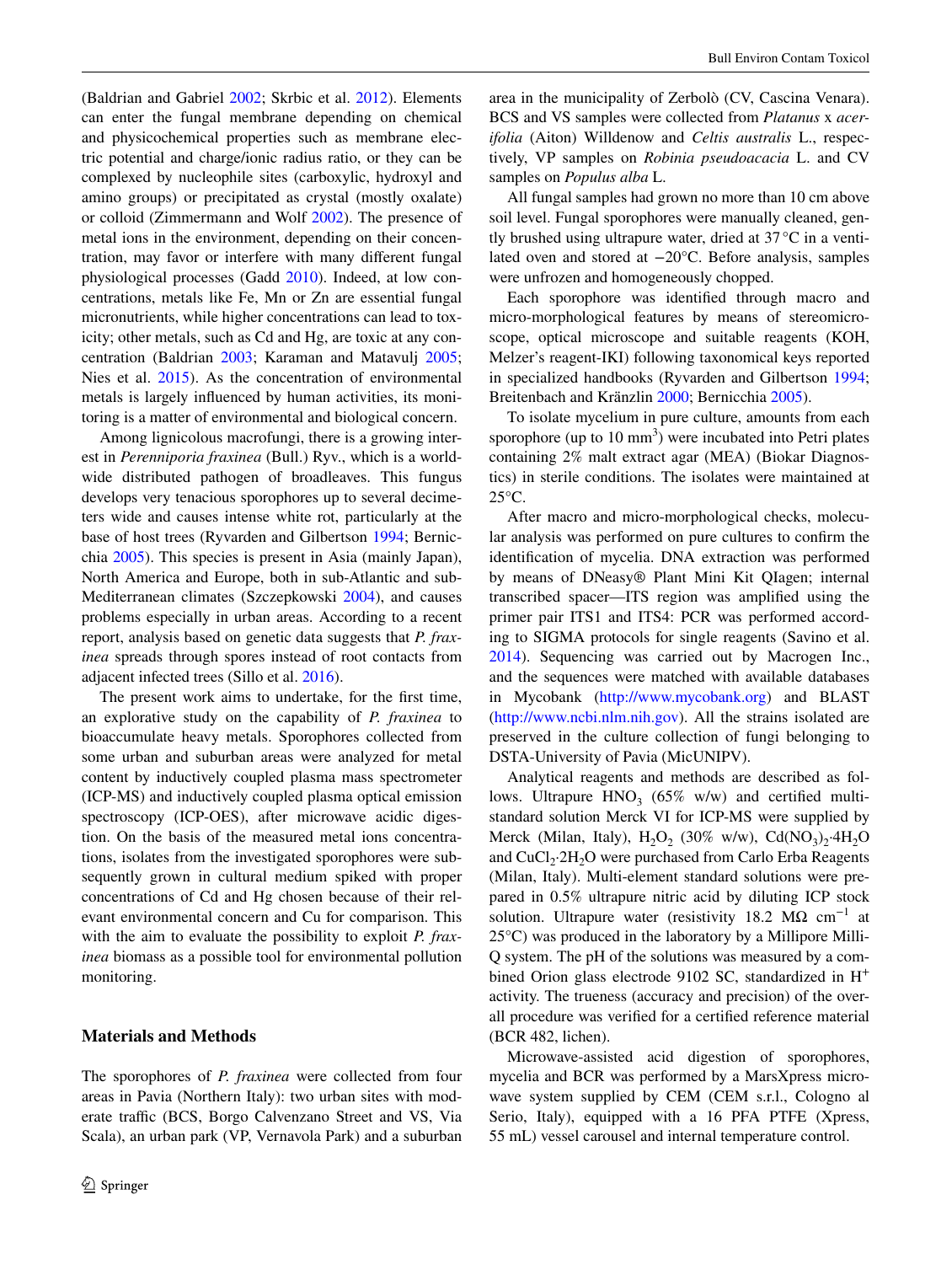0.3 g of mycelium or sporophore samples and 0.1 g of BCR were weighted into the PFA-PTFE vessels. 5 mL of  $HNO<sub>3</sub>$  and 2 mL of  $H<sub>2</sub>O<sub>2</sub>$  were added. Microwave heating was performed at 800 W for 15 min at 180°C. After cooling, the contents were evaporated to a small volume (about  $(0.5 \text{ mL})$  by an XpressVap<sup>TM</sup> accessory, diluted to 10 mL in calibrated polypropylene tubes and analyzed by ICP-MS and ICP-OES. Reagent blanks were prepared following the same procedure applied to samples. Measurements were performed by ICP-MS (quadrupole Elan DRC-e, PerkinElmer, Shelton, CT, USA) equipped with a standard ICP torch, cross flow nebulizer, nickel sampler and skimmer cones and dynamic reaction cell™ (DRC), and by an ICP-OES PerkinElmer Optima 3300 DV, according to the operating conditions suggested by the manufacturer.

Mycelium growth tests in culture medium spiked with Cd, Hg and Cu were only performed on the VS strain. This was grown in Petri dishes with 2% MEA (Malt Extract Agar) for a week at room temperature. Three flasks containing 1.5 L 2% ME (Malt Extract) were sterilized by autoclave (20 min, 120°C), cooled and spiked with Cd  $(1–10 \text{ mg } L^{-1})$ , Hg  $(0.1–5 \text{ mg } L^{-1})$  and Cu  $(10–50 \text{ mg } L^{-1})$ solutions. The native pH of the spiked solutions was about 4.7. Each flask was inoculated with three agar plugs (10 mm per side) from the above-mentioned strain and stored in static growth at room temperature (25°C) for 4 weeks. After this time, the cultured fungal biomass was separated from the culture liquid by filtration, washed with ultrapure water and dried at 37°C until constant weight was achieved. Then it was submitted to microwave acidic digestion before ICP-MS and ICP-OES analyses. A control test was performed on a blank 2% ME solution inoculated with the same *P. fraxinea* strain under the same conditions. All experiments were performed in triplicate  $(n=3)$ .

## **Results and Discussion**

This paper investigated the potential capability of *P. fraxinea* to bioaccumulate heavy metals. Cu, Fe, Mn and Zn were selected as nutrients for animal, plant and fungi life, while Cd, Hg, Ni, Cr and Pb were considered because they are usually monitored in environmentally polluted areas due to their toxicity for living organisms (Čurdová et al. [2004](#page-3-7); Skrbic et al. [2012\)](#page-4-3).

Heavy metal concentrations were determined after acidic digestion (see ["Materials and Method"](#page-1-0) section) in n sub-samples of *P. fraxinea* sporophores collected in three urban sites (BCS, VS and VP) and in a suburban area (CV). The results are reported in Table [1.](#page-2-0)

Copper concentrations ranged from 6.0 to 35 mg  $\text{Kg}^{-1}$ , iron from 189 to 310 mg  $Kg^{-1}$ , manganese from 17 to 34 mg Kg<sup>-1</sup>, and zinc from 18 to 57 mg Kg<sup>-1</sup>. Cu, Fe,

<span id="page-2-0"></span>**Table 1** Mean metal concentrations (mg Kg−1) in *P. fraxinea* sporophores, standard deviations in parentheses

| Analyte        | Sampling site        |                       |               |               |
|----------------|----------------------|-----------------------|---------------|---------------|
|                | <b>VS</b><br>$n = 8$ | <b>BCS</b><br>$n = 5$ | VP<br>$n = 5$ | CV<br>$n = 8$ |
|                |                      |                       |               |               |
| Fe             | 203(16)              | 189(6)                | 200(39)       | 310 (26)      |
| Mn             | 26(8)                | 17(2)                 | 25(11)        | 34(5)         |
| Zn             | 41 $(5)$             | 20(1)                 | 18(6)         | 57(7)         |
| C <sub>d</sub> | 0.6(0.1)             | 0.15(0.05)            | 0.13(0.03)    | 0.12(0.02)    |
| Hg             | 1.7(0.5)             | 0.51(0.04)            | 0.15(0.03)    | 0.7(0.5)      |
| Pb             | 0.4(0.1)             | 0.22(0.03)            | 0.35(0.02)    | 0.13(0.04)    |
| Cr             | 0.7(0.1)             | 0.19(0.04)            | 0.42(0.01)    | 0.18(0.07)    |
| Ni             | 0.4(0.1)             | 0.38(0.03)            | 0.30(0.04)    | 0.33(0.09)    |

Mn and Zn were expected to reach higher values than the other elements due to their essential role and this is consistent with most studies dealing with such an issue (Karaman and Matavulj [2005](#page-3-15); Kalač [2010](#page-3-19); Giannaccini et al. [2012\)](#page-3-20). As regards the other metals, their concentrations ranged from tenths of a unit up to 1.7 mg  $Kg^{-1}$ . Particularly Cd and Hg reached higher levels in VS than those found in the other sampling sites. These results may be justified by taking into account that VS sporophores were collected near a busy road. Although average concentrations of heavy metals in fungal sporophores vary among the species, the concentrations found in the samples studied are in line with those reported in recent literature (Čurdová et al.  $2004$ ; Skrbic et al.  $2012$ ). The trueness of the procedure was confirmed on BCR 482 reference material obtaining satisfactory accuracy and precision (93%–95%, RSDs not exceeding 10%, n=3).

On the basis of the obtained findings, further experiments were carried out on VS mycelia in order to test the potential bioaccumulation capability of *P. fraxinea*. The results of mycelia grown in 2% ME medium spiked with Cd and Hg, the two metals chosen as probes of environmental pollution (Čurdová et al. [2004;](#page-3-7) Skrbic et al. [2012\)](#page-4-3), are shown in Table [2](#page-3-21). For comparison, the same tests were also performed in the presence of Cu because of its biological role (Ludwig et al. [2013](#page-3-22)) and on a blank ME 2% solution as a control test. The ranges of concentrations were obtained from preliminary growth tests (data not shown) set on literature data (Čurdová et al. [2004\)](#page-3-7), although actually higher than those found in polluted areas. The growth was shown to be influenced by the metal ion concentrations considered. More specifically, *P. fraxinea* can tolerate Cu up to a concentration of 50 mg L<sup>-1</sup>, Hg up to 5 mg L<sup>-1</sup>, while 5 mg L<sup>-1</sup> of Cd was inhibitory to the growth of the organism. Especially in the case of Hg and Cu the accumulation capability was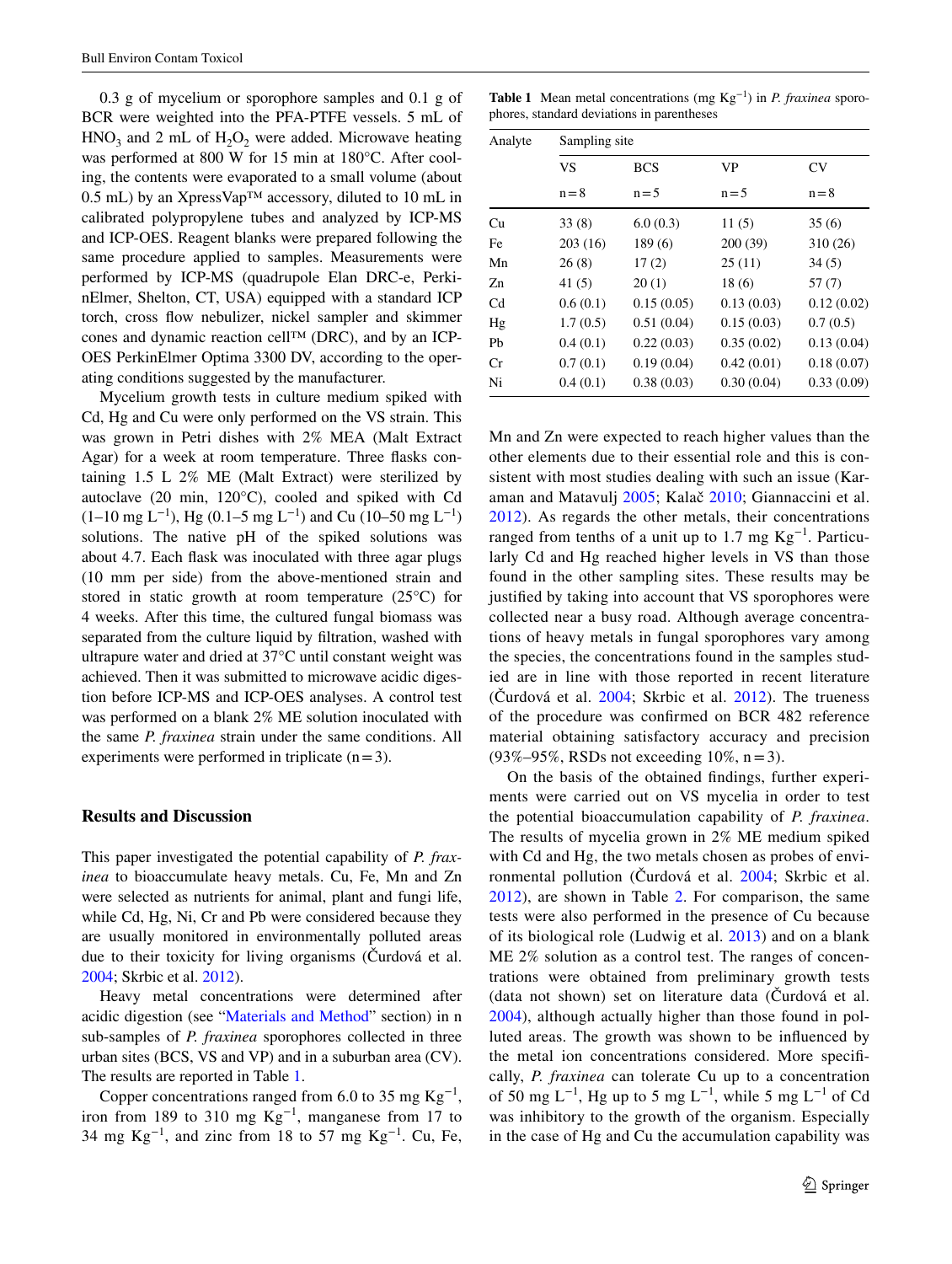<span id="page-3-21"></span>**Table 2** Percentage of growth and metal content (mg  $Kg^{-1}$ ) in mycelia biomass

| Medium             | Growth $(\%)$ | Metal<br>content<br>$(mg Kg^{-1})$ |
|--------------------|---------------|------------------------------------|
| <b>Blank</b>       | 100           | $\langle$ MDL <sup>a</sup>         |
| Cu 10 mg $L^{-1}$  | 32            | 136                                |
| Cu 50 mg $L^{-1}$  | 3             | 16.440                             |
| Cd 1 mg $L^{-1}$   | 23            | 70                                 |
| Cd 5 mg $L^{-1}$   |               |                                    |
| Hg 0.5 mg $L^{-1}$ | 100           | 490                                |
| Hg 1 mg $L^{-1}$   | 64            | 1000                               |
| Hg 5 mg $L^{-1}$   | 4             | 36,000                             |

<sup>a</sup>0.005–0.07 ug L<sup>−1</sup> ICP-MS and 0.005–0.05 mg L<sup>−1</sup> ICP-OES

enhanced by increasing the metal ion concentrations in the growth medium.

These results indicate that *P. fraxinea* can accumulate amounts of heavy metals. The evidence of an intrinsic high tolerance to Cd, Hg and Cu, even in the early stages of growth, makes this macrofungus a potential tool for monitoring pollution.

This is the first report on *P. fraxinea* capability to bioaccumulate heavy metals. These initial results indicate that it can grow in the presence of heavy metal ions and it is able to accumulate them.

Submerged cultivation of this fungal species in liquid media spiked with three metal ions, chosen as probes, confirmed that these elements were concentrated in fungal biomass. Bioaccumulation has been shown to increase as Cd, Hg and Cu concentration increases, up to values beyond which they become too toxic. Further investigations will be extended to a wider range of metal concentrations in order to obtain a deeper evaluation about the bioaccumulation potential of this fungus.

Since this species is widespread on different broadleaf substrata in Europe, Asia and North America, future studies should be extended to other chemical elements on a larger series of samples collected in areas with varying amounts of pollution to evaluate the potential role of *P. fraxinea* as an environmental pollution probe.

**Acknowledgements** This research was supported by "Ministero dell' Ambiente e della Tutela del Territorio e del Mare" within the project "Management of the *RNIS Bosco Siro Negri*" (Zerbolo-Pavia-Italy). The authors thank Miss Charlotte Buckmuster for the linguistic revision of the text.

## **References**

potential as a model for bioprocessing biomass. Appl Microbiol Biotechnol 94(2):323–338

- <span id="page-3-14"></span>Baldrian P (2003) Interactions of heavy metals with white-rot fungi. Enzyme Microb Technol 32:78–91
- <span id="page-3-12"></span>Baldrian P, Gabriel J (2002) Intraspecific variability in growth response to cadmium of the wood-rotting fungus *Piptoporus betulinus*. Mycologia 94(3):428–436
- <span id="page-3-17"></span>Bernicchia AR (2005) Polyporaceae s.l. Edizioni Candusso, Alassio
- <span id="page-3-18"></span>Breitenbach J, Kränzlin F (2000) Fungi of Switzerland. Verlag Mykologia Luzern, Luzern
- <span id="page-3-11"></span>Cenci RM, Cocchi L, Petrini O, Sena F, Siniscalco C, Vescovi L (2011) Chemical elements in Superior Fungi. Casa Editrice Grafica Sette, Brescia
- <span id="page-3-9"></span>Cocchi L, Vescovi L, Petrini LE, Petrini O (2006) Heavy metals in edible mushrooms in Italy. Food Chem 98:277–284
- <span id="page-3-7"></span>Čurdová E, Vavrušková L, Suchánek M, Baldrian P, Jiří Gabriel J (2004) ICP-MS determination of heavy metals in submerged cultures of wood-rotting fungi. Talanta 62:483–487
- <span id="page-3-13"></span>Gadd JM (2010) Metals, minerals and microbes: geomicrobiology and bioremediation. Microbiology 156:609–643
- <span id="page-3-10"></span>García MÁ, Alonso J, Melgar MJ (2009) Lead in edible mushrooms. Levels and bioaccumulation factors. J Hazard Mater 167:777– 783. doi[:10.1016/j.jhazmat.2009.01.058](http://dx.doi.org/10.1016/j.jhazmat.2009.01.058)
- <span id="page-3-20"></span>Giannaccini G, Betti L, Palego L, Mascia G, Schmid L, Lanza M, Mela A, Fabbrini L, Biondi L, Lucacchini A (2012) The trace element content of top-soil and wild edible mushroom samples collected in Tuscany, Italy. Environ Monit Assess 184:7579–7595
- <span id="page-3-5"></span>Hatti-Kaul R, Ibrahim V (2013) Lignin-degrading enzymes: an overview. In: Yang S, El-Enshasy H, Thongchul N (ed) Bioprocessing technologies in biorefinery for sustainable production of fuels, chemicals, and polymers, 1st edn. Wiley, New York, pp 167–192
- <span id="page-3-8"></span>Işildak O, Türkekul I, Elmastaş M, Tüzen M (2004) Analyses of heavy metals in some wild-grown edible mushrooms from the middle Black Sea region, Turkey. Food Chem 86:547–552
- <span id="page-3-19"></span>Kalač P (2010) Trace element contents in European species of wild growing edible mushrooms: a review for the period 2000–2009. Food Chem 122:2–15
- <span id="page-3-15"></span>Karaman MA, Matavulj MN (2005) Macroelements and heavy metals in some lignicolous and tericolous fungi. Proc Nat Sci 108:255–267
- <span id="page-3-6"></span>Krumova E, Dolashki A, Pashova S, Dolashka-Angelova P, Stefanovic S, Hristova R, Stefanova L, Voelter W, Angelova M (2008) Unusual location and characterization of Cu/Zn-containing superoxide dismutase from Filamentous fungus *Humicola lutea*. Arch Microbiol 189:121–130
- <span id="page-3-22"></span>Ludwig R, Ortiz R, Schulz C, Harreither W, Sygmund C, Gorton L (2013) Cellobiose dehydrogenase modified electrodes: advances by materials science and biochemical engineering. Anal Bioanal Chem 405:3637–3658
- <span id="page-3-2"></span>Maciel MJ, Silva AC, Ribeiro HCT (2010) Industrial and biotechnological applications of ligninolytic enzymes of the basidiomycota: a review. Electron J Biotechnol 13(6):14–15
- <span id="page-3-0"></span>Melgar MJ, Alonso J, García MA (2009) Mercury in edible mushrooms and underlying soil: bioconcentration factors and toxicological risk. Sci Total Environ 407:5328–5334
- <span id="page-3-16"></span>Nies DH, Freisinger E, Krauss GJ (2015) Excess of metals. In: Krauss GJ, Nies DH (eds) Ecological biochemistry: environmental and interspecies interactions, 1st edn. Wiley, Weinheim, pp 237–257
- <span id="page-3-3"></span><span id="page-3-1"></span>Radulescu C, Stihi C, Busuioc G, Gheboianu AI, Popescu IV (2010) Studies concerning heavy metals bioaccumulation of wild edible mushrooms from industrial area by using spectrometric techniques. Bull Environ Contam Toxicol 84:641–646
- <span id="page-3-4"></span>Arantes V, Jellison J, Goodell B (2012) Peculiarities of brownrot fungi and biochemical Fenton reaction with regard to their Rinn F (2011) Basic aspects of mechanical stability of tree cross sections. Arborist News 20(1):52–54